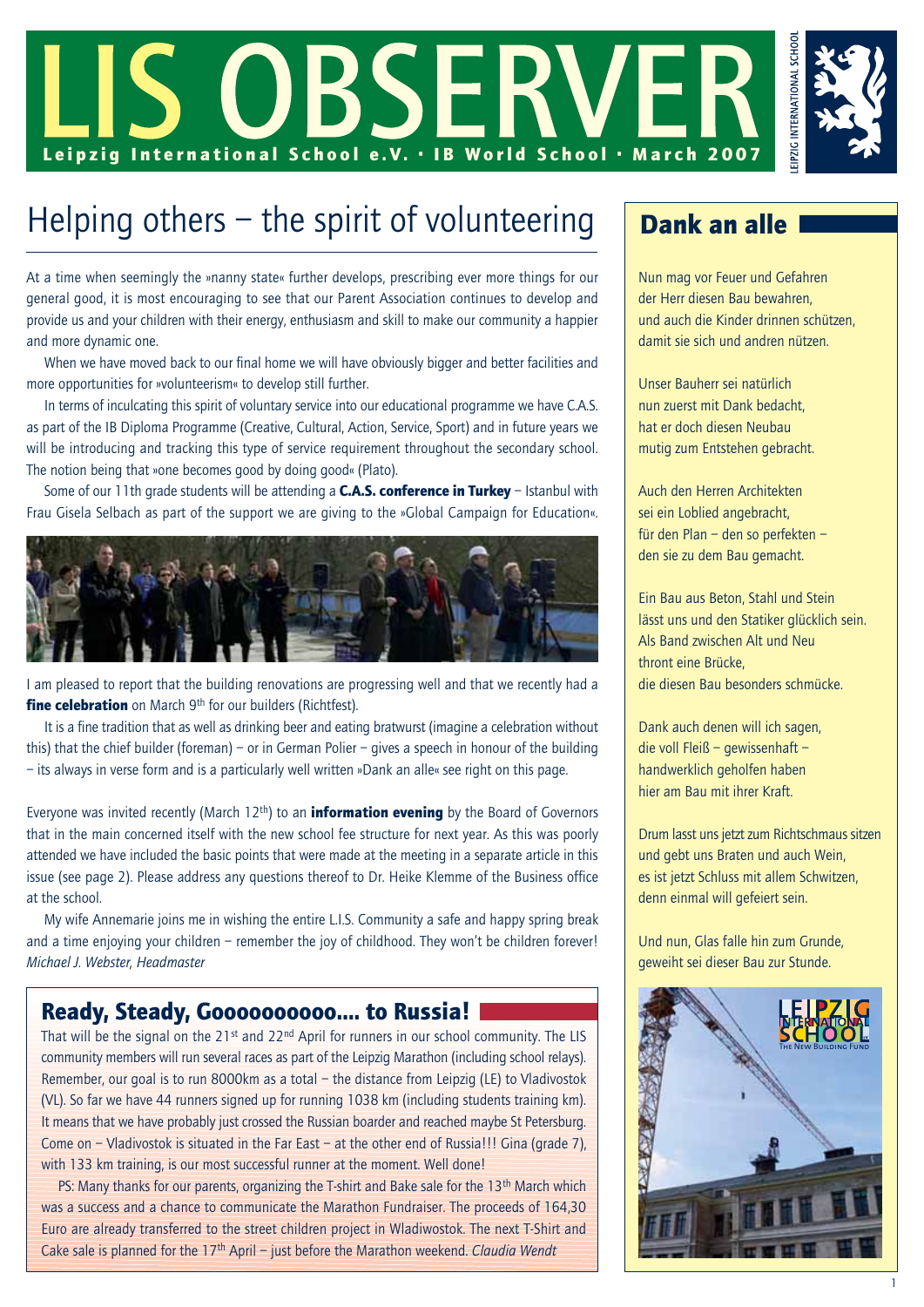### MARK YOUR CALENDAR EVENTS PAST

March 1<sup>st</sup> deadline for re-reqistration and first »final call« for reduced fee applications March 9<sup>th</sup> Richtfest at 12.00 at the building site

March 12<sup>th</sup> Board of Governors met with Parents 19.00 in the Renaissance hotel to explain the new fee structure (a summary is contained in this issue)

March 23th IB Art external examiner visited the school

### EVENTS COMING UP

April 16<sup>th</sup> absolute final deadline for »reduced fee applications«

April 17<sup>th</sup> T-shirt and cake sale for Marathon fundraising

April 20<sup>th</sup> Sommerfest meeting in the »Kesselhaus« Holbeinstraße 29 at 19.00

April 27<sup>th</sup> Board committee review of these applications and a decision will be communicated to the parents concerned by 1<sup>st</sup> May. May 2<sup>nd</sup> IB examinations start; also the IGCSE

examinations take place during this month – external exams finish on 25th (approx)

May 25<sup>th</sup> Primary school performance in the Marriott at 19.00

June 1<sup>st</sup> Graduation 14.00 until 17.00 in the Marriott hotel

June 7<sup>th</sup> Fund raising dinner

June 9th Sommerfest at Gohliser Schlösschen June 15th finalisation of class lists for the school year 2007/08

June 28<sup>th</sup> final day of school for school children June 29<sup>th</sup> last day of term for teachers July 16<sup>th</sup> to 27<sup>th</sup> Pre-school closed

# Welcome to Nora!

Nora was born on 28.2.2007 with a c-section – after 30 hours of labour! 4520g... was simply too big for Svea Meister, our German teacher. We wish them all the best and are looking forward to see Nora at LIS!



# News from Preschool

Last year my six year old daughter, after waiting excitedly, finally became a first grader!

After only a few weeks in school, she developed backaches from the different physical demands of first grade – longer periods of sitting in the same position and carrying a back pack, at times filled with gym clothes and books. After much complaining, we had it checked out by a doctor and, to my surprise, my daughter had to undergo physiotherapy. We found out too late, but your preschool child might not have to put up with backaches anymore since there is a way to prevent this! There is a special training specifically for the back which focuses on stretching and strengthening the back muscles as well as related muscles. The course also helps to eliminate or prevent muscular imbalances.

We are now offering such **physiotherapy training** for our Preschool III kids at LIS. The course is called »The zoo does gymnastics«! The exercises are children friendly, with fun guaranteed! The course is on Friday mornings from 8-9am, with other times available upon request. The instructor has a degree in sport training and is a certified personal trainer – Mrs. Zimmer de Lugo, Mother of Ben. More information is displayed throughout the Preschool building.



Children grow up fast! That is why we would like to take the time to celebrate our children finishing pre-school. We will have a new event at the LIS, the »Preschool Graduation Party«. It will take place June 22<sup>nd</sup> with an OVERNIGHT at the Preschool. Further information will be soon handed out to the pre-school III parents. We hope your children can attend! Happy Easter! *Antje Heinz, Preschool Representative*

# Global Campaign for Education

*»If all the world's children join together they can be more powerful than any government«* Nelson Mandela

**Every child has the right to go to school.** Dear Parents, Over the last five years millions of people of all ages have joined together in over 120 countries to take part in the Global Campaign for Education. Because of what you, your friends, teachers and children have done, Global Campaign for Education got closer than ever before in succeeding to get governments to give education to everyone. The number of children out of school has gone down from 100 million to 80 million.

So do www.campaignforeducation.org/youth/join\_the\_chain.php JOIN UP! and help Global Campaign for Education make the world's longest chain to give everyone Education Rights Now! Help the children, and promote the universal right for education. It's simple. Link hands with your friends and children and make a paper chain to show you joining up, or make a film about your views.

Inside our school, the following actions will take place: All of the students from the primary form a chain around the school building. The photos will be put online. The primary school will make so-called 'buddies' out of paper, that represent children who have no chance to receive solid education. The children take part in the online chain (see link above). Our students will write chain letters, which the students of our partner school in Ghana will continue.

Grade 11<sup>th</sup> plan of action: On Wednesday, 25<sup>th</sup> of April all students and teachers from the secondary school will meet at the Augustusplatz (if we receive a permission) in Leipzig at 3 pm to form a human chain to express solidarity for the children in the world who have been denied the right to education.

- To remind the politicians of their promises given, we are planning to invite government officials, along with people from the world of music and media.
- Statements, interviews and music will form the additional programme and students will deliver flyers and answer questions.

Preceding the action week, the public will be informed through various media sources and asked to participate and join our human chain. Help your children create a chain. Join, support, and enable children to learn in schools! It is our duty as more developed countries to support less developed nations. Join today, and do your bit! *Wadim Ptach, Grade 11*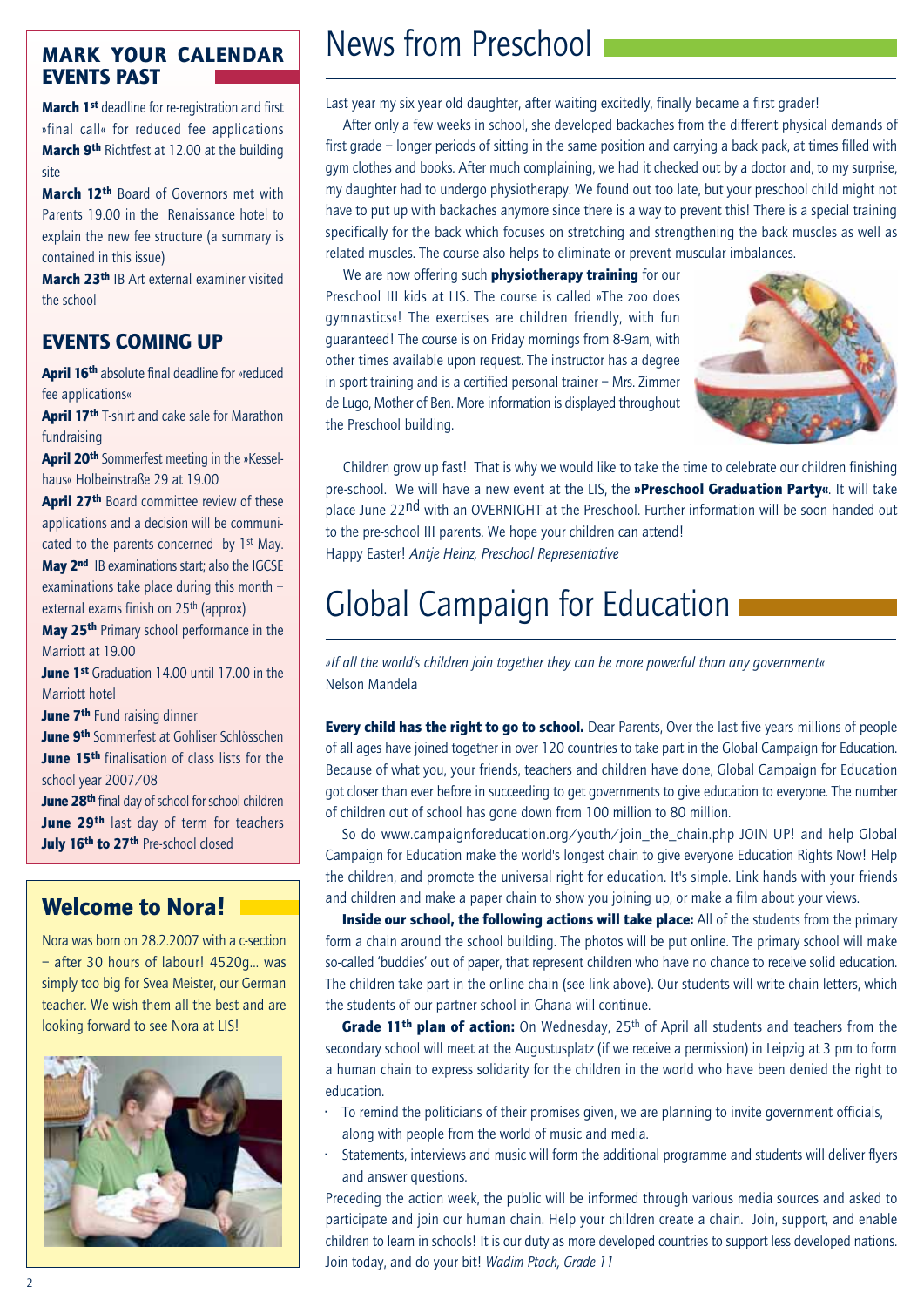# Secondary School News

The Easter Break is fast approaching and as usual at this time of year, the secondary school is a hive of activity.

Students in grades 10 and 12 now have their minds strongly focused on their upcoming **final examination sessions** that fill the month of May. Revision plans have either already been made or are in the making and photocopiers and printers are groaning under the pressure of past examination paper production. Grades 10 and 12 are reaching the ends of their IGCSE and IB Diploma courses respectively and are gearing themselves up to produce their best work efforts in the comfort of the examination rooms 208 and 207. We wish them good luck and good grades.

Following their examinations, from  $4<sup>th</sup>$ -15<sup>th</sup> June, grade 10 students will complete their two weeks of work experience. Later in June they will complete reports about their experiences and make presentations to the secondary school in a special assembly.

Also occupying the thoughts of grade 10 students is their entry to the IB Diploma programme in grade 11 in the 2007-2008 school year. Many members of the class, together with their parents, recently attended an **IB Diploma information session** in which our IB Coordinator, Mark Collier, made a presentation of the important features of the programme. Many thanks to everyone who turned out on an extremely snowy evening!

The grade 12 Visual Arts class is about to stage its **end-of-course arts exhibition** and by the time the OBSERVER is published the students involved will have had their interviews with the visiting IB examiner. The Art Department hopes that as many students, parents and guardians as possible will visit the exhibition in room 208 during the two weeks either side of the Easter break. There is much to enjoy and to ponder.

Starting on the 16th April and running in grade 11 Biology, Chemistry and Physics lessons for approximately two weeks, is the IB Diploma Group 4 Project. This is a collaborative science project that will culminate in a poster fair in which the students will be happy to talk to students and teachers from other classes about their investigations.

On Thursday 19th April, parents/guardians and students of grade 8 are invited to attend a presentation on the IGCSE programme, given by our IGCSE coordinator Rebecca Collier. Grade 8 will begin this two-year programme when they enter grade 9, next school year. The meeting begins at 19.00 and is located in room 207.

From 19th-22nd April, four grade 11 students will accompany Gisela Selbach, our CAS coordinator, to an IB Creativity, Action and Service Conference located in Istanbul. The conference will bring together coordinators of the CAS element of the IB Diploma programme and students from all over the world who are currently involved in CAS projects. It will be a marvellous opportunity to learn about CAS being put into practise by people with widely varying cultural backgrounds and perspectives. Our students will represent Germany, Serbia and Montenegro and the USA.

In the week 23<sup>rd</sup>-27<sup>th</sup> April, the secondary school is again showing its active support for the **Global Campaign for Education.** Grade 11 students are busy preparing the ground for this action week that has as its central theme »Join up for education rights, now.« The highlight of the week will be on Wednesday 25<sup>th</sup> April when the school (students, teachers, parents and other supporters of the cause) will gather in Augustusplatz to form a human chain around the fountain. Please read Vadim Ptach's article in this issue and try to be there. *Steve Wilkerson, Secondary School Principal*

### What's the latest in the Pre-School?

In February in Pre-School III classes a special event took place  $-100$  days of school. The children had been eagerly awaiting this celebration since the beginning of the school year. The children and teachers did a variety of activities and crafts. For movement activities to demonstrate 100, we did one hundred jumping jacks, jumped up and down, and did crossovers. As for craft activities, we painted our hands to show 100 fingers, glued pieces of cereal on trees and made ten necklaces with ten pieces of cereal for each. The boys and girls loved counting out 100 gummy bears and we promptly ate them when we had our party at snack time. It was a welldeserved celebration. *Ms. Pauline Mott*



# LIS Sommerfest goes Gohliser Schlösschen

This year will be a premiere: for the first time the LIS Sommerfest will leave the schoolpremises. The Sommerfest-team thought that the Gohliser Schlösschen will attract all of you.

What do you think? And it is even for free – thanks to the generosity of three sponsors (among them: Apotheke am Sankt Georg and Bell Flavors & Fragrances) who will cover the rent of the Gohliser Schlösschen. This scenery will hopefully inspire all of us to a very special Sommerfest.

To make it the same big success that it always was, we need your help. We need all of you to come and party with us, we need many of you to give us your time and help at the Sommerfest with selling tickets, cakes etc. and help with the games. We also need your cakes, sandwiches and other goodies and we need your artistic talent if you are good at face-painting, hairdos, painting, crafting etc. Furthermore we need supplies like tents, a little swimming-pool, dart equipment, tombola prizes for children and maybe you can even help us with a big  $1<sup>st</sup>$  prize or money donations.



We have send out Sommerfest-e-mails to all of you, please fill them in and send them back to us. If the scenery of the Gohliser Schlösschen inspires you to some great games or activities, let us know! Your ideas are welcome. Our next Sommerfest-meeting will be on Friday, 20<sup>th</sup> April, at 7 p.m. at the Kesselhaus in Holbeinstraße 29 (Schleußig). For questions contact lispa@t-online.de. Have a nice and relaxing Easter-break with lots of sun, *Gaby and Astrid*

### **LISPA** mail: lispa@t-online.de

#### The next issue of LIS OBSERVER

will be published on  $18^{th}$  May 2007. Please send your articles/ pictures until  $11^{th}$  May 2007 by following e-mail to Ms Webster: a.webster@intschool-leipzig.com.

We are very grateful to PRICE WATERHOUSECOOPERS for printing this issue of the Observer and Mrs. KIRCHHOF for the layout and graphic design.

| administration board |  |  |                                                                     |  |                                            | parents students |  |
|----------------------|--|--|---------------------------------------------------------------------|--|--------------------------------------------|------------------|--|
|                      |  |  |                                                                     |  | pre-school primary school secondary school |                  |  |
| new building events  |  |  | Colour scheme - every colour represents<br>a section of our school. |  |                                            |                  |  |